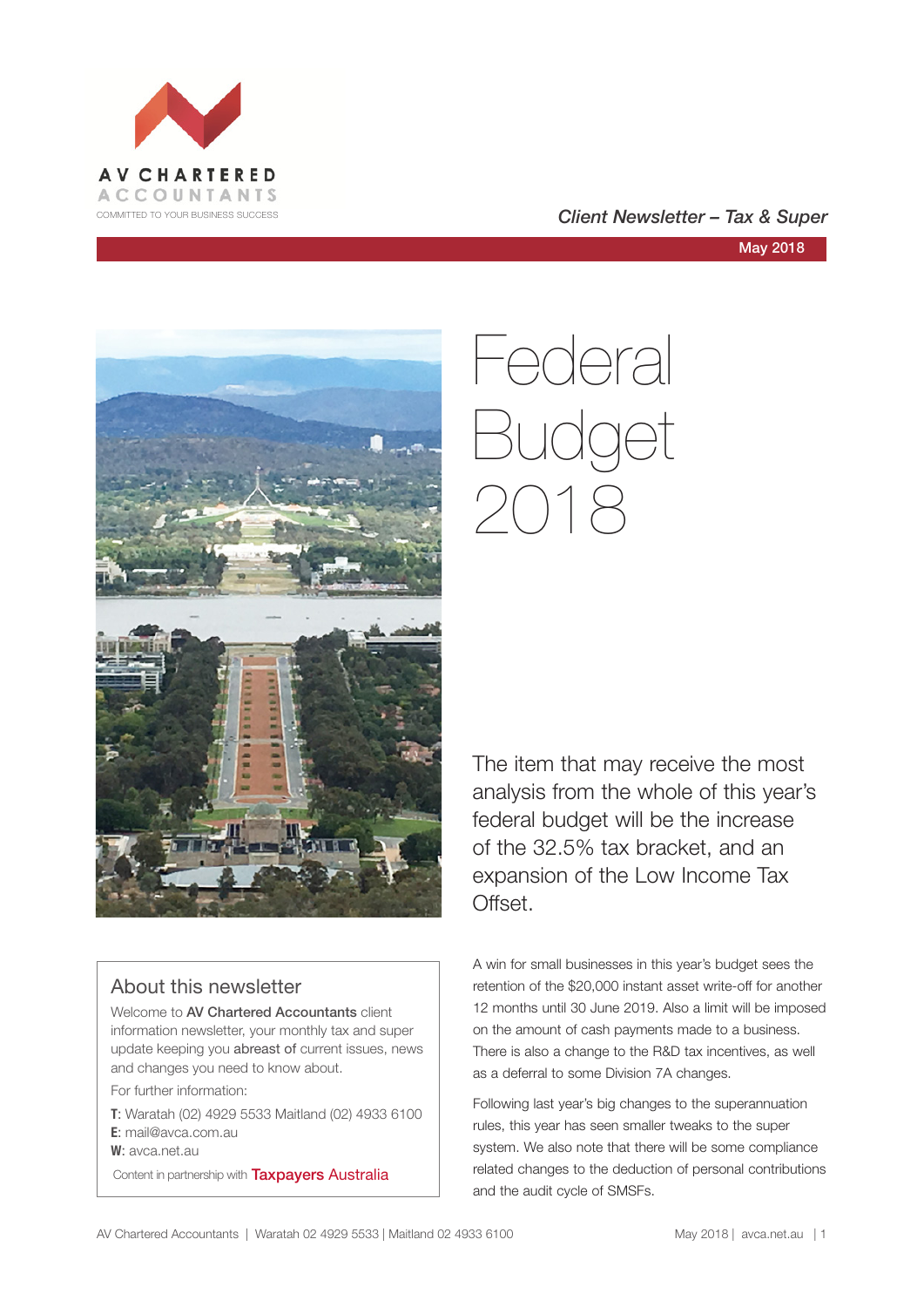# Individuals **BUDGET**

#### BRACKET CHANGE PERSONAL INCOME TAXES

The upper threshold for the 32.5% marginal tax rate bracket will increase from \$87,000 to \$90,000. It will apply from 2018-19.

Implemented to address the issue of bracket creep, it is anticipated that the adjustment to the marginal tax bracket will stop a further 200,000 Australians from entering the 37% marginal tax rate bracket.

Moreover, from 1 July 2022, there will be further adjustments to the brackets. The upper income threshold for the 32.5% bracket will be increased from \$90,000 to \$120,000. In addition, the upper income threshold for the 19% rate will increase from \$37,000 to \$41,000. By 2024 the 37% bracket will be scrapped completely, leaving a 32.5% rate up to \$200,000.

# LOW AND MIDDLE INCOME TAX OFFSET

Introduction of a non-refundable tax offset of up to \$530 per annum targeted at low to middle income earners. It will affect individuals with taxable income of up to



# \$20,000 INSTANT ASSET WRITE-OFF EXTENDED

The availability of the small business \$20,000 instant asset write-off has been extended for a further 12 months to 30 June 2019. This concession was previously due to expire on June 30, 2018.

Small businesses will be able to immediately deduct purchases of eligible assets costing less than \$20,000 first used or installed ready for use by 30 June 2019. Further, the small business simplified depreciation pool can also be immediately deducted if the balance is less than \$20,000 over this period.

# BETTER TARGETING THE R&D TAX INCENTIVE

For companies with aggregated annual turnover of \$20 million or more, the Government will introduce an R&D premium that ties the rates of the non-refundable R&D tax offset to the incremental intensity of R&D expenditure as a proportion of total expenditure for the year.

The maximum amount of R&D expenditure eligible for concessional R&D tax offsets will be increased from \$100 million to \$150 million per annum.

For companies with aggregated annual turnover below \$20 million, the refundable R&D offset will be a premium of 13.5 percentage points above a claimant's company tax rate.

\$125,333, and will apply from 2018-19 to 2021-22.

For taxpayers with taxable income of \$37,000 or less, the Low and Middle Income Tax Offset will provide a benefit of up to \$200.

Between a taxable income of \$37,000 and \$48,000, the value of the offset will increase by 3 cents in the dollar up to the maximum offset of \$530. It is noted that taxpayers with taxable incomes between \$48,000 and \$90,000 will be eligible to receive the \$530 maximum offset. The offset will phase out at a rate of 1.5¢ per dollar between taxable income between \$90,001 and \$125,333.

# MEDICARE LEVY

An increase in the Medicare levy low-income thresholds for singles, families, and seniors and pensioners. This will affect low-income earners and will apply 2017-18.

The various exemption thresholds for low-income earners will increase to take into account movements in the CPI. Further, the Government has confirmed that it will not be increasing the Medicare Levy rate from 2.0% to 2.5%.

Cash refunds from the refundable R&D tax offset will be capped at \$4 million per annum. R&D tax offsets that cannot be refunded will be carried forward as nonrefundable tax offsets to future income years. The changes will apply for income years starting on or after 1 July 2018.

# CASH PAYMENT LIMIT

The Government will introduce a limit of \$10,000 for cash payments made to businesses for goods and services. It is proposed to apply from 1 July 2019.

Currently, large undocumented cash payments can be used to avoid tax or to launder money from criminal activity. This measure will require transactions over a threshold to be made through an electronic payment system or cheque.

# REMOVING TAX DEDUCTIBILITY OF NON-COMPLIANT PAYMENTS

A tax deduction will not be allowed for the following where PAYG is not withheld:

- wages, and
- payments made by businesses to contractors where the contractor does not provide an ABN.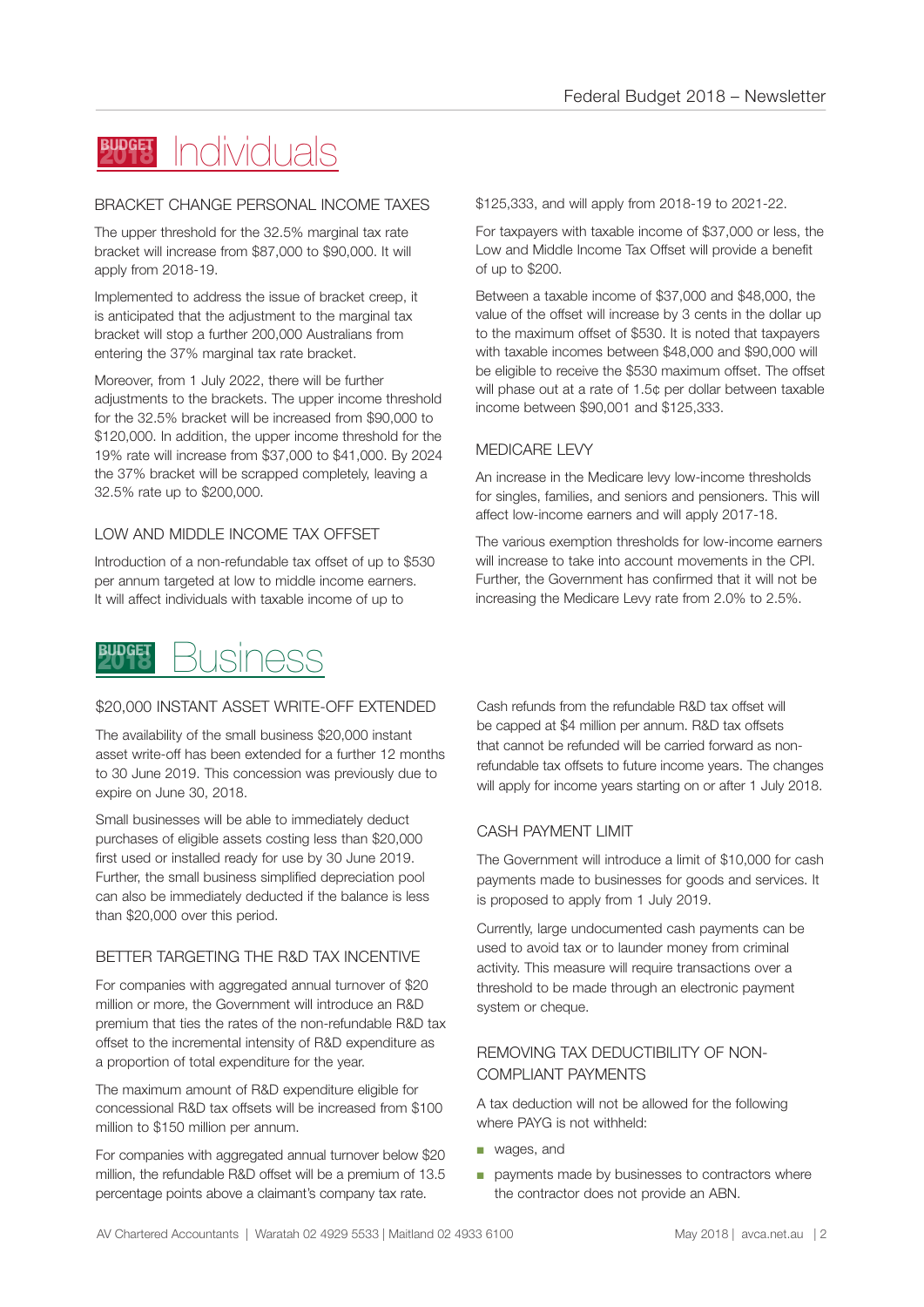#### Federal Budget 2018: Business *cont*

The measure will take affect from 1 July 2019. PAYG reporting and tax withholding requirements provide integrity to the tax system. The Black Economy Taskforce recommended this action as a further financial disincentive for businesses to engage in black economy behaviour and ensure greater compliance with tax obligations.

#### TARGETED AMENDMENTS TO DIVISION 7A DEFERRED

The start date of the measures to make targeted amendments to Division 7A, that were announced in the 2016-2017 Federal Budget, orginally earmarked to take affect 1 July 2018, has been deferred to 1 July 2019.

#### APPLICATION OF DIVISION 7A TO UNPAID PRESENT ENTITLEMENTS

The Government is proposing to tighten the rules regarding the application of the provisions of Division 7A to an unpaid present entitlement of a private company. This will commence from 1 July 2019

The measure will ensure the unpaid present entitlement is either required to be repaid to the private company over time as a complying loan or subject to tax as a dividend.



#### MAXIMUM NUMBER OF SUPER MEMBERS

The maximum number of allowable members in new and existing self-managed superannuation funds (SMSFs) and small APRA funds is proposed to be increased from four to six. This measure will commence from 1 July 2019

This will provide greater flexibility for joint management of retirement savings, in particular for large families.

#### DEDUCTIONS FOR PERSONAL CONTRIBUTIONS

The integrity of the "notice of intent" processes for claiming personal superannuation contribution tax deductions is proposed to be improved. This measure will commence from 1 July 2018.

Currently, some individuals receive deductions on their personal superannuation contributions but do not submit a notice of intent, despite being required to do so. This results in their superannuation funds not applying the appropriate 15% tax to their contribution. As the contribution has been deducted from the individual's income, no tax is paid on it at all.

#### VOLUNTARY CONTRIBUTIONS TO SUPER FUNDS

An exemption is proposed to be introduced from the work test for voluntary contributions to superannuation, for people aged 65-74 with superannuation balances below \$300,000, in the first year that they do not meet the work test requirements. The start date of the said measures is 1 July 2019.

Currently, the work test restricts the ability to make voluntary superannuation contributions for those aged 65-74 to individuals who self-report as working a minimum of 40 hours in any 30 day period in the financial year.

#### THREE-YEARLY AUDIT CYCLE FOR SMSFS

The annual audit requirement is proposed to be changed to a three-yearly requirement for SMSFs with a history of good record-keeping and compliance, to commence from 1 July 2019.

This measure will reduce red tape for SMSF trustees that have a history of three consecutive years of clear audit reports and that have lodged the fund's annual returns in a timely manner.

#### RECOVERY OF TAX & SUPERANNUATION DEBTS

The Government will provide \$133.7 million to the ATO to continue to deliver on a range of strategies that sustain both an increase in debt collections and an improvement in the timeliness of debt collections

This will extend, and roll into ongoing funding, the measure announced in the August 2013 economic statement addressing the level of unpaid tax and superannuation in the community that would otherwise terminate on 30 June 2018.

The measure will ensure the ATO can continue to target those taxpayers gaining an unfair financial advantage over those who pay their fair share of tax and superannuation.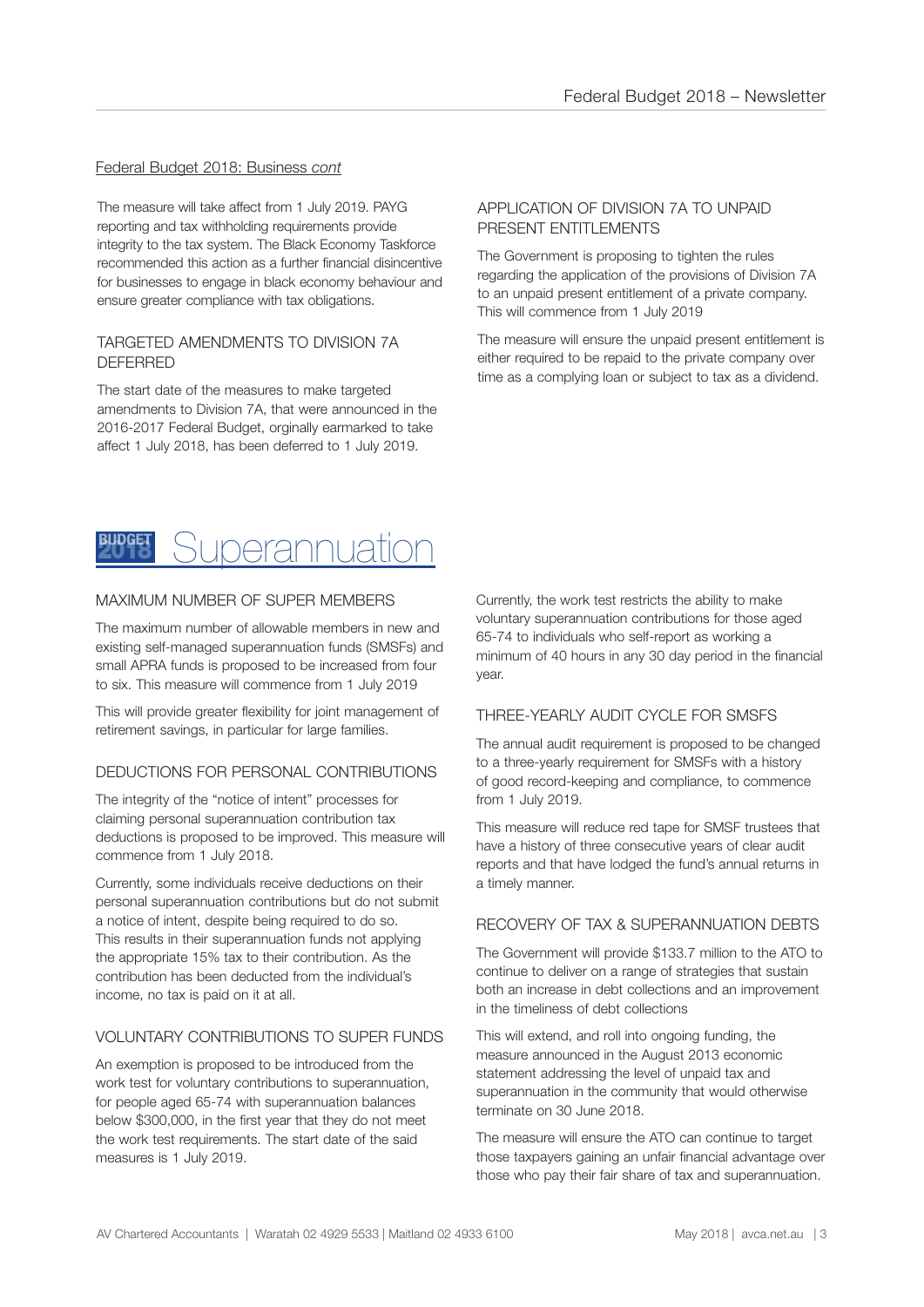# Health/Aged care

#### MEDICAL SERVICES IN RURAL AND REMOTE AREAS

Financial assistance is proposed to be increased for the Royal Flying Doctor Service to improve the delivery and availability of dental, mental health and emergency aeromedical services in rural and remote areas.

This is part of measures to achieve stronger rural, regional and remote health outcomes by aligning the distribution of the health workforce to areas of greatest need and building the capability of Australia's medical practitioner workforce.

# NATIONAL IMMUNISATION PROGRAM

Certain vaccines are proposed to be listed on the National Immunisation Program from 1 July 2018. Vaccinations introduced on the list include those to prevent whooping cough in pregnant women, influenza in people aged over 65, and the prevention of meningococcal in children.

# ACCESS TO AGED CARE AT HOME

The Government proposes to increase the number of high level home care packages by 14,000 over four years. It will be introduced over four years from 2018-19. The intention is to support the choice of older Australians who wish to stay at home and avoid going into residential care.

#### NEW LISTINGS ON THE PHARMACEUTICAL BENEFITS SCHEME (PBS)

The Government has introduced new and amended listings on the PBS, including Spinraza for the treatment of spinal muscular atrophy. Changes will apply over various dates from 1 January to 1 July 2018.

The medicines are intended to treat or prevent spinal muscular atrophy, breast cancer, refractory multiple myeloma, relapsing-remitting multiple sclerosis or HIV.



#### GREAT BARRIER REEF

The Government will provide \$535.8 million over five years from 1 July 2018 to accelerate the delivery of Reef 2050 Plan activities. The plan aims to help protect the Great Barrier Reef from climate change and pollution.

#### SPACE PROGRAM

The Government will provide \$41.0 million over four years from 2018-19 to grow the Australian space industry, including by establishing a National Space Agency. This will coordinate domestic space activities for Australia and the International Space Investment project, which will provide grants to strategic space projects that generate employment and business opportunities for Australians

# **TRANSPORTATION**

The Government will provide \$24 billion for various transport projects throughout Australia, starting from 1 July 2018. It plans to fund key transport projects all around Australia – with commitments to road and rail in Western Australia (\$3 billion), an airport rail link for the Melbourne airport in Victoria (\$5.1 billion) and the Sydney freight rail (\$400 million), amongst other projects.

This information has been prepared without taking into account your objectives, financial situation or needs. Because of this, you should, before acting on this information, consider its appropriateness, having regard to your objectives, financial situation or needs.